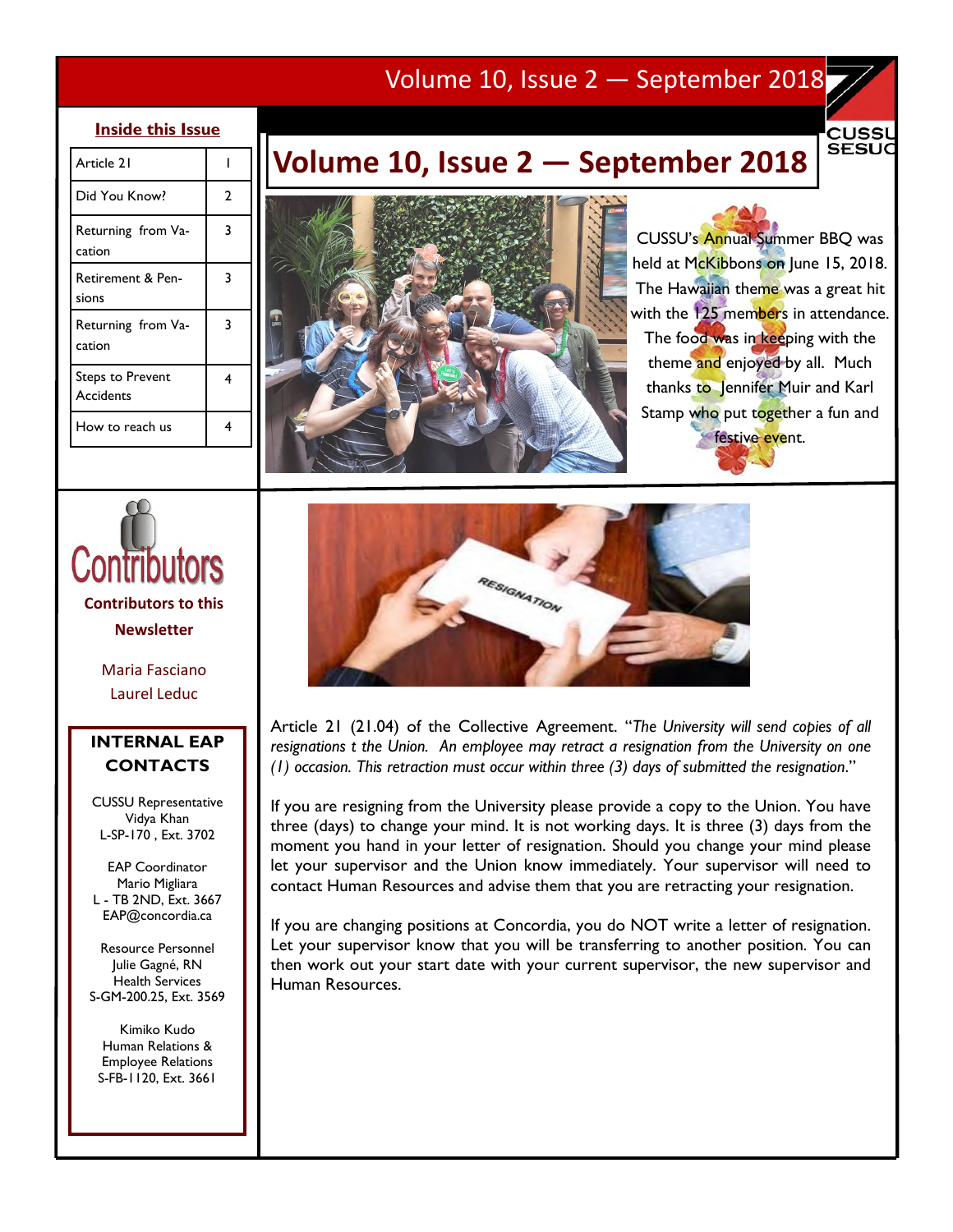## Volume 10, Issue 2 — September 2018

#### **Page 2**

## **Did You Know?**

#### **What was the first union in Canada?**

The Canadian Labour Union (1872 – 1878) was the short-lived first attempt at a national central organization to represent labour unions in Canada. It was founded in Toronto, Ontario on September 23, 1873, by 46 local unions.

#### **Why was the first union created?**

Labor unions were created in order to help the workers with work-related difficulties such as low pay, unsafe or unsanitary working conditions, long hours, and other situations. Workers often had problems with their bosses as a result of membership in the unions.

#### **What does the union do?**

A labor or trade union is an organization of workers dedicated to protecting members' interests and improving wages, hours and working conditions for all. No matter what you do for a living, there's a union with members who do the same thing.

#### **What is a union employment?**

The union contract, or collective bargaining agreement, contains the employment terms and working conditions of a union job. The contract sets out wages, raises, pension contributions, benefits and information about how seniority might be used in employment matters, such as bidding on shifts.

#### **Why is it good to be in a union?**

Employers can't terminate a worker for discriminatory reasons such as race, religion, age and the like. ... Through collective bargaining, workers negotiate wages, health and safety issues, benefits, and working conditions with management via their union.

#### **What are the benefits of being a union worker?**

Unions negotiate wages on their members' behalf to ensure they earn what they deserve. In addition, union members can enjoy wage increases on a regular basis. Achieving such benefits requires collective bargaining where the union and the employer agree on wage terms. A non-union worker lacks such benefits.

#### **Are unions good for your health?**

Unions are Good for Your Health. ... They also strongly increase the probability that a worker will have benefits like health care insurance, a pension, or paid sick days and family leave. It turns out that unions are also good for your health.

#### **What are unions good for?**

Canada's labour movement has a long history of improving workers' everyday lives. We fought for and won many of the rights enjoyed by all workers today – minimum wages, overtime pay, workplace safety standards, maternity and parental leave, vacation pay, and protection from discrimination and harassment.

#### **Why do we need unions?**

Because they represent the rights and interests of workers, unions still play a key economic and political role today. Unions protect against abuses in the workplace, train a highly skilled workforce, prevent wage theft and advocate for our members.



**CUSSU Website** Please check out our CUSSU website.



**CUSSU Facebook** We have 102 CUSSU members who have joined our Facebook page since it was created. Please sign up as there are interesting and informative items added concerning our union.



America's "Rosie the Riveter" may be the most famous image of a woman toiling in a factory to support the Allied war effort, but she's just a cartoon. "Rosie the Crane Operator" -- 19-year-old Rose Young of Whitney Pier in Sydney, N.S. -- is real. She's one of thousands of women who sign up for traditional "men's work" in Canada's factories and foundries. She frees up an able-bodied man to fight in Europe... and marries him when he returns!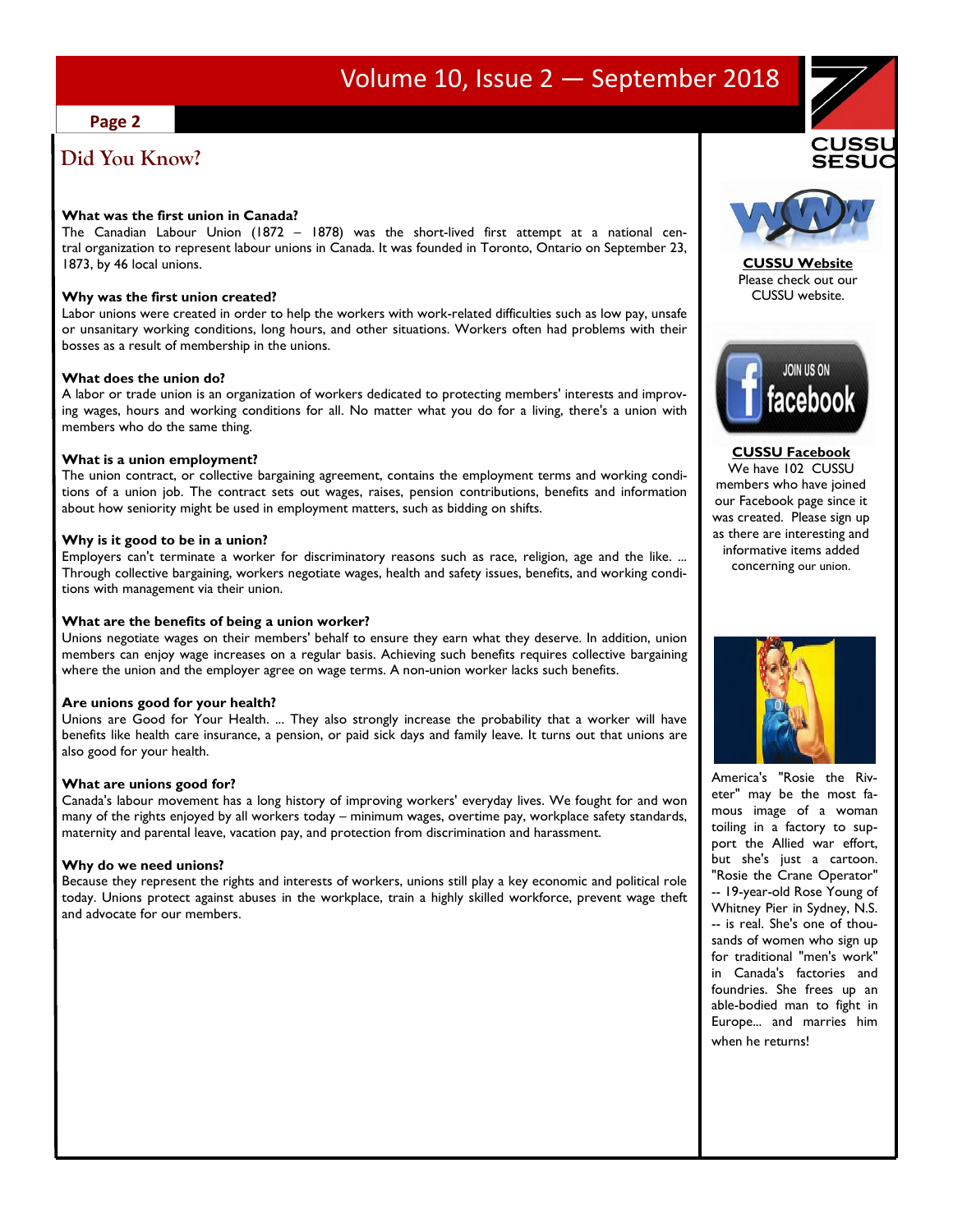## Volume 10, Issue 2— September 2018





**To see what it means to you, download the pension contributions calculator.** 

As a result, your benefits are guaranteed and protected, regardless of economic or market conditions. Investment returns do not affect your defined benefits.

Why join the Pension Plan for the Employees of Concordia University?/

**Never too early or too late** to start saving for your retirement.

Not participating means you are **missing out on the contributions** from the university towards your retirement savings

Contributions are **deducted on your pre-tax dollars** so there is a lesser impact

#### **Retirement planning**

As good as the plan may be, other sources of income are also essential to a comfortable retirement. Consult the retirement planning section for details.

You should seek the advice of a retirement, financial or tax specialist for help in your financial planning for retirement or in evaluating your current situation.

**Your pension plan is administrated under the laws of the Régie des rentes du Québec, with which it is a registered pension plan (#21638).** 



**Page 3** 

#### **Everyone Should Know These 10 Tips Before Returning To Work After Vacation**

You've spent countless days waking up late, binge watching your favorite TV shows, and laying on the beach. You're enjoying yourself and then you come to an uncomfortable realization: it's time to go back to work. Making the transition from vacation to work may not be an event you look forward to, but it's going to happen sooner or later.



Here are ten tips to help you smooth your reentry into the daily grind so you can stay relaxed…and get things done.

- Tidy up your work-space first.
- Undo your away messages on your voice mail and email.
- Briefly review your calendar.
- Don't read your emails in chronological order.
- Make a prioritized list of tasks.
- Do one thing at a time.
- Remove unnecessary distractions.
- Make plans to enjoy yourself the first week back.
- Leave the office on time.
- Cut yourself a break.

Need more information check out this link.

### NEGOTIATIONS ARE UNDER WAY...